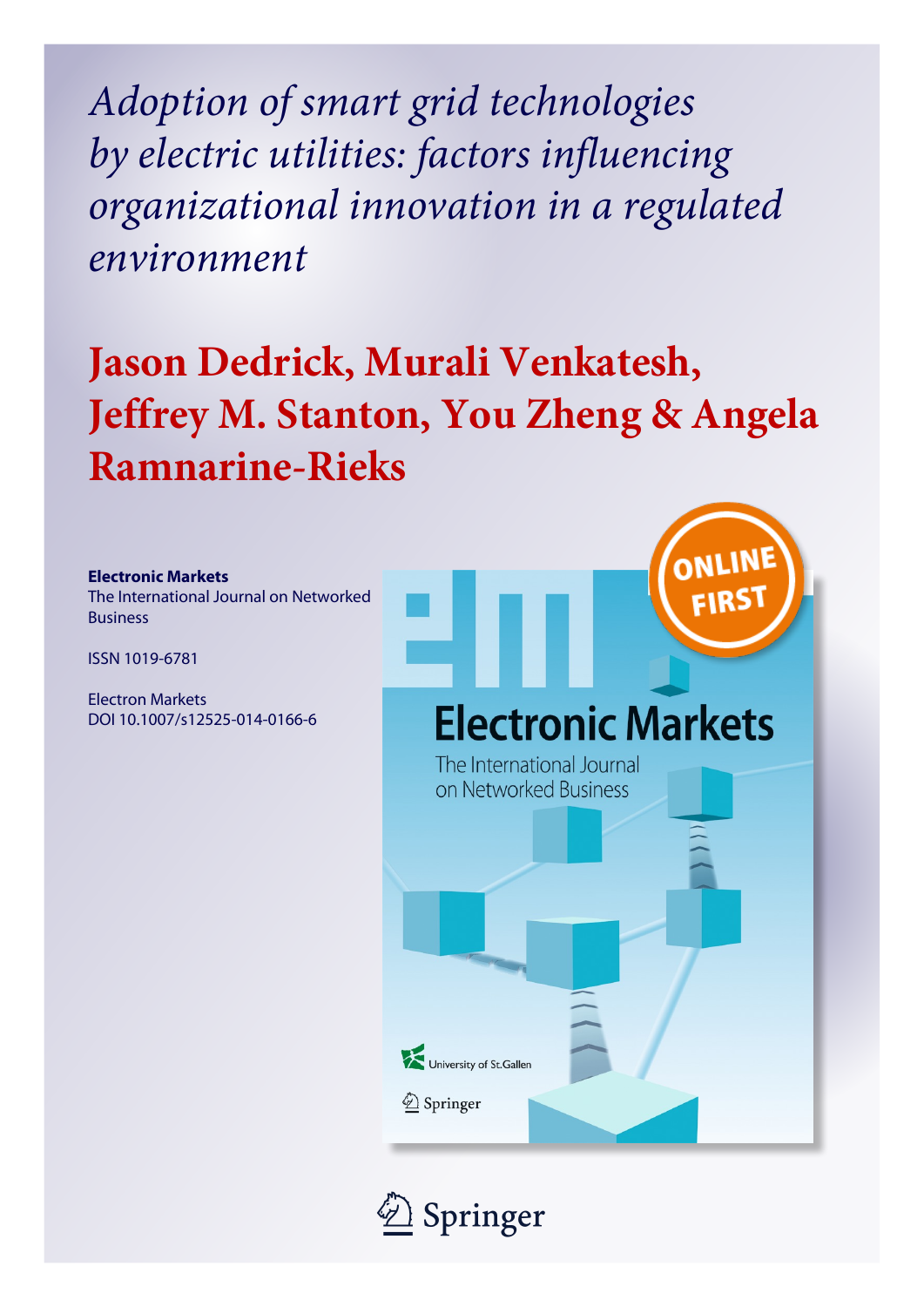**Your article is protected by copyright and all rights are held exclusively by Institute of Information Management, University of St. Gallen. This e-offprint is for personal use only and shall not be self-archived in electronic repositories. If you wish to self-archive your article, please use the accepted manuscript version for posting on your own website. You may further deposit the accepted manuscript version in any repository, provided it is only made publicly available 12 months after official publication or later and provided acknowledgement is given to the original source of publication and a link is inserted to the published article on Springer's website. The link must be accompanied by the following text: "The final publication is available at link.springer.com".**

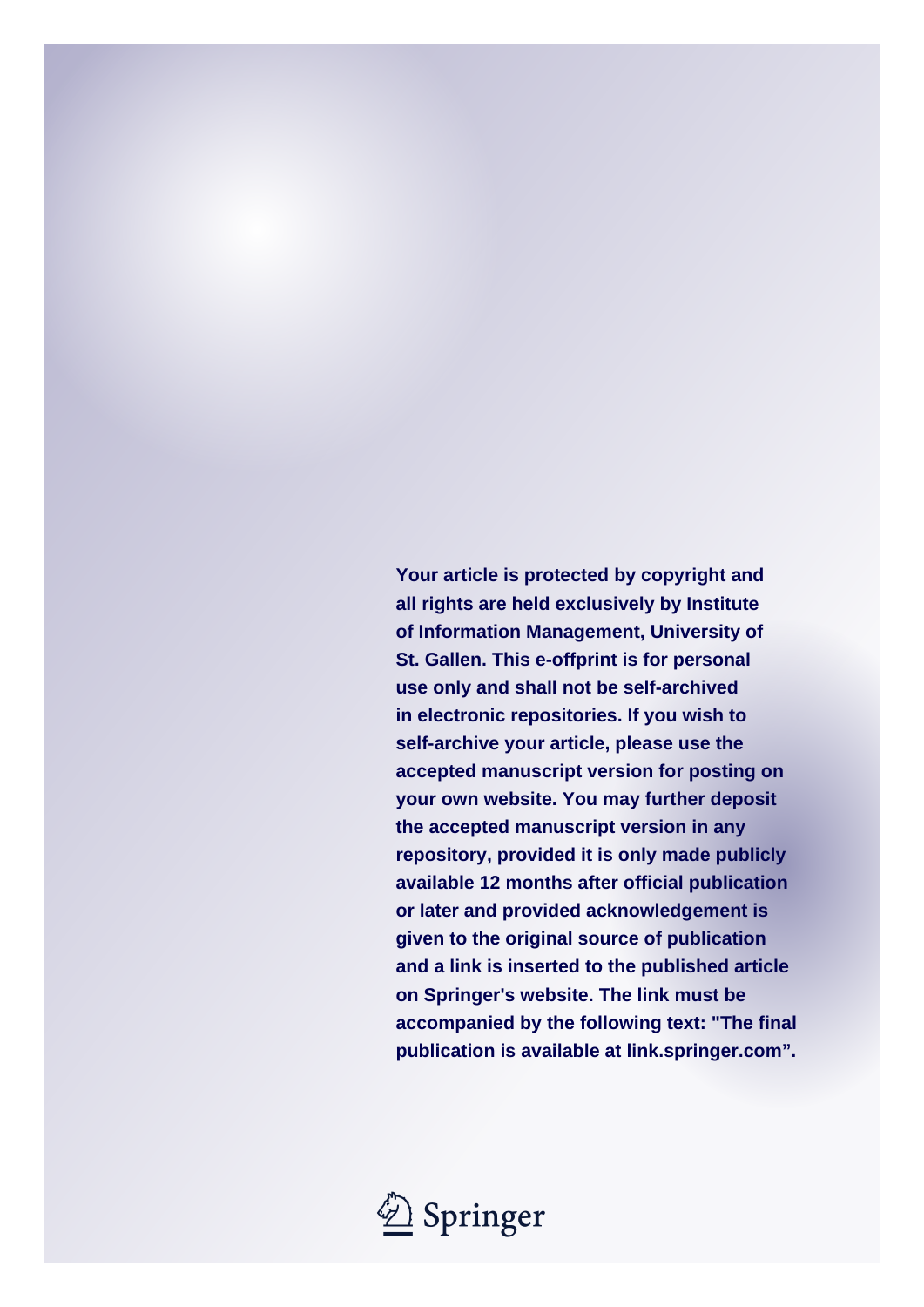SPECIAL THEME

# Adoption of smart grid technologies by electric utilities: factors influencing organizational innovation in a regulated environment

Jason Dedrick · Murali Venkatesh · Jeffrey M. Stanton · You Zheng · Angela Ramnarine-Rieks

Received: 19 March 2013 /Accepted: 13 August 2014  $\odot$  Institute of Information Management, University of St. Gallen 2014

Abstract Incorporation of information and communications technologies has the potential to reduce the environmental impacts of electricity generation and distribution while improving the quality, reliability and efficiency of electricity supply. However, integrating smart grid technologies presents major organizational challenges to utilities, and adoption rates are still low. New knowledge is needed on organizational innovation in response to this potentially disruptive technology in the context of a regulated monopoly. This study examines factors influencing the adoption of smart grid technologies using data from 15 interviews with 12 U.S. utilities. The study provides useful insights and implications for utilities and regulators.

Keywords Smart meter . TOE framework . Policy . Investor-owned . Municipal . Demand response

JEL classification O33

Responsible Editor: Johann Kranz

J. Dedrick  $(\boxtimes) \cdot M$ . Venkatesh  $\cdot$  J. M. Stanton  $\cdot$  Y. Zheng  $\cdot$ A. Ramnarine-Rieks Syracuse University, 324 Hinds Hall, Syracuse, NY 13244, USA e-mail: jdedrick@syr.edu

M. Venkatesh e-mail: mvenkate@syr.edu

J. M. Stanton e-mail: jmstanto@syr.edu

Y. Zheng e-mail: youzheng476@gmail.com

A. Ramnarine-Rieks e-mail: auramnar@syr.edu

#### Introduction

There is great interest in bringing information and communications technology (ICT) to the electrical grid to improve the quality, reliability and efficiency of electricity supply and to manage demand and reduce stress on the system (U.S. Department of Energy [2008](#page-14-0)). Smart grid technologies can support more distributed generation of electricity, with less need for expensive new power plants and transmission lines. These changes could lead to significant reductions in environmental impacts, including greenhouse gas emissions. Yet integrating smart grid technologies presents major organizational challenges to utilities, whose decisions about pricing, investments and operations are often determined or constrained by government regulations.

There is extensive research on technology adoption and diffusion (e.g., Rogers [2003](#page-14-0); Fichman [1992](#page-14-0)), and on organizational adoption of new technologies (e.g., Tornatzky and Fleischer [1990;](#page-14-0) Robey et al. [2008\)](#page-14-0). Yet there is limited research that focuses on technology adoption decisions in highly regulated sectors such as the electric utility industry (an exception is Rose and Joskow [1990](#page-14-0)). Given the practical implications of the smart grid, and the lack of well-developed theory to understand the adoption process in this context, there is a need for research that addresses the issue of smart grid adoption by utility companies.

The research questions are as follows: (1) What factors determine the motivation and ability of utility companies to adopt smart grid innovations? (2) How does the highly regulated nature of the electric utility industry affect adoption? (3) How does the regulated nature of the industry influence the impacts of other factors on adoption? We focus on the United States electric utility industry, using data from a series of interviews with 12 utility companies representing ten states with different regulatory environments.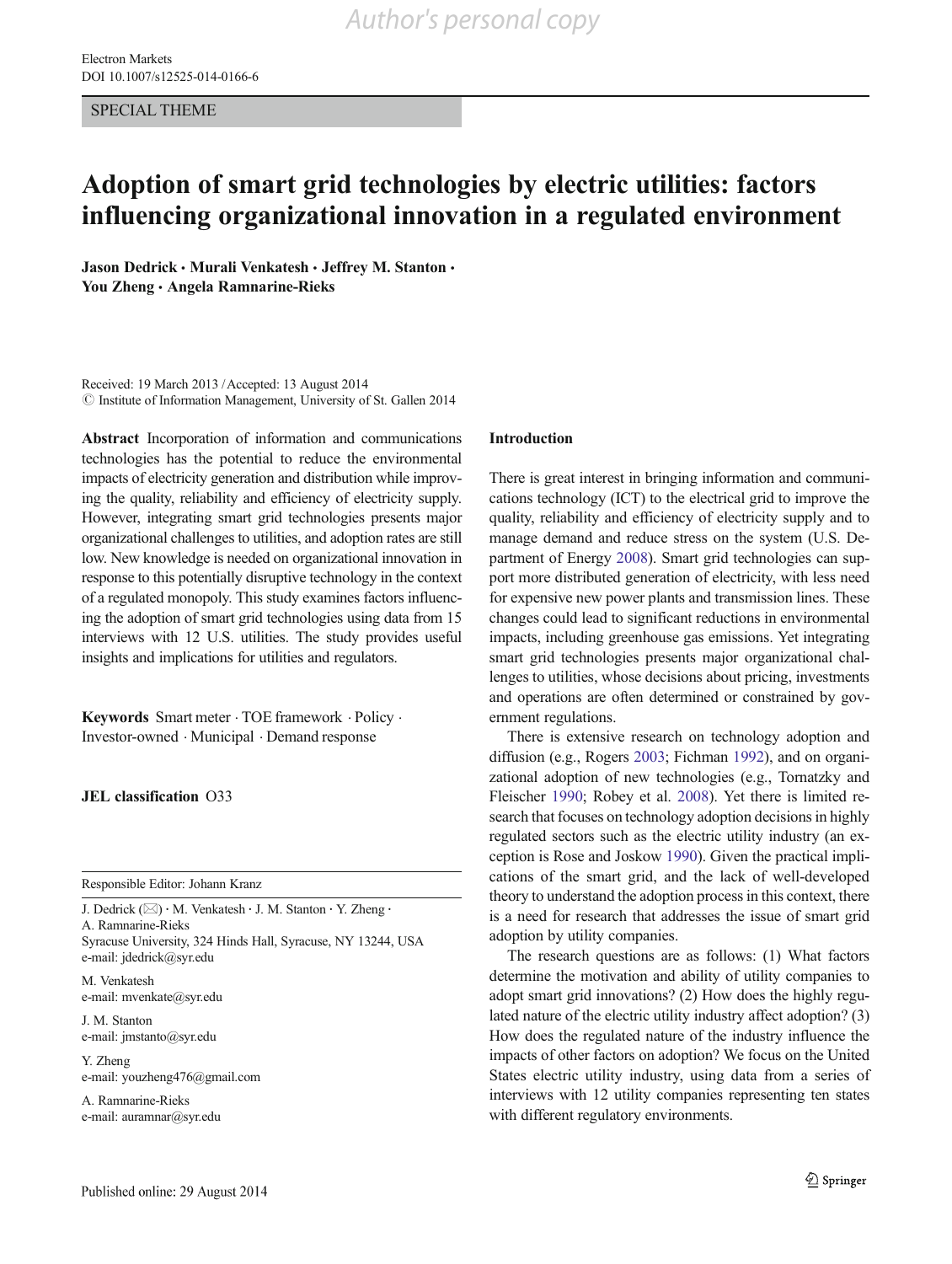#### Background

#### The electric utility industry

Aging infrastructure, obsolete technology, costly power outages, and public resistance to location of new generation and transmission facilities characterize the electric utility sector in the U.S. Furthermore, the industry is regulated by a patchwork of federal and state regulation that hampers efforts to create coherent national objectives, policies and standards (Joskow [2010\)](#page-14-0). Historically, utilities have been considered "natural monopolies" that achieve economies of scale by serving all consumers within a geographic region utilizing a single infrastructure for generation, transmission and distribution of electricity (Energy Information Administration [2000](#page-13-0)). There are over 3,000 utility companies, but the primary suppliers are investor-owned utilities (IOUs) that serve approximately 69 % of all consumers in the United States. In addition, 13 % of Americans are served by electric cooperatives, 11 % are served by municipal utilities, and the rest by other suppliers (Edison Electric Institute [2011](#page-13-0)).

In the past, most IOUs were vertically integrated and their prices and profits were controlled by state Public Utility Commissions. These regulatory bodies determined fair rates of return for utilities based on their investment scale, operating costs, depreciation rates and taxes (Sanyal and Bulan [2007\)](#page-14-0). Under this regulatory framework the rates that utilities charged customers were fixed and the profits they earned were protected.

However, a wave of deregulation beginning in the late 1970s partially opened the market to competition and provided opportunities for many new firms to enter the market, especially in power generation and retail markets. In line with federal deregulation, many states have taken a proactive role in restructuring the electricity industry. Starting in the 1980s, many states separated generation, transmission and distribution, and energy markets, and many IOUs divested their power plants.

#### Challenges facing the utility industry

Today, utilities face unprecedented challenges including growing electricity demand on an overburdened grid as well as the need to increase the security and reliability of the energy supply. In 2003, a northeastern blackout affected 45 million people in eight U.S. states, causing \$6 billion in economic losses (Minkel [2008](#page-14-0)). Utility companies in the New York area came under heavy criticism for their responses to outages caused by Hurricane Sandy in 2012 (DiSavino et al. [2012\)](#page-13-0). Given the condition of the grid and local opposition to building new power plants and transmission lines, utilities need alternative solutions for addressing the problems associated with the current power grid.

The utility industry also faces environmental challenges. Production of electrical power accounts for about 25 % of greenhouse gas emissions globally (Feisst et al. [2008](#page-13-0)). In 2005, the Energy Policy Act encouraged the use of alternative energy sources for electricity by offering tax credits for purchasing hybrid fuel or investing in clean energy production. Many states established their own renewable portfolio standards. However, resources like solar and wind power are intermittent and need to be supplemented with other power sources and/or by energy storage to maintain a steady supply. In order to make full use of various energy generation mixes, utilities need a more flexible grid that accommodates the aggregation and use of alternative energy (Blaabjerg and Guerrero [2011\)](#page-13-0).

#### Smart grid as a solution

The vision of smart grid is to use information technology to improve the performance of the electric grid. "Smart grid" has been defined in many ways. Kranz and Picot [\(2011\)](#page-14-0) list 12 definitions from different sources. We use the term to refer to an electric grid whose operations employ information technology for communications, monitoring, computation and control purposes (SGMM Team [2010](#page-14-0)). Smart grid technologies are categorized by the Department of Energy [\(2012\)](#page-14-0) into customer systems (CS), automated metering infrastructure (AMI), electric distribution systems (EDS), and electric transmission systems (ETS).

In this paper we focus on customer systems, AMI, and EDS, because some of our utility participants are not involved in generation or high-voltage transmission of electricity, so  $ETS$  is not relevant to them.<sup>1</sup> These can be grouped into three interconnected layers (Table [1](#page-4-0)): electrical circuitry or power layer, communications networks, and information technologies or applications (Leeds [2009;](#page-14-0) Farhangi [2010\)](#page-13-0).

Among its capabilities, the smart grid enables outage management, grid self-healing, demand response, dynamic pricing, preventive maintenance of grid assets, integration of distributed generation resources, and two-way communications between utilities and customers (Morgan et al. [2009;](#page-14-0) Kossahl et al. [2012;](#page-14-0) Farhangi [2010\)](#page-13-0). For instance, data on electricity consumption from smart meters can be used to identify, locate and isolate outages to reduce their impacts and enable faster response by repair teams. Longitudinal data can be used to predict demand under different conditions and take steps to shift load away from anticipated peaks.

<sup>&</sup>lt;sup>1</sup> Also, ETS is somewhat "smarter" to begin with, as many centralized transmission systems already incorporate monitoring and control systems such as SCADA.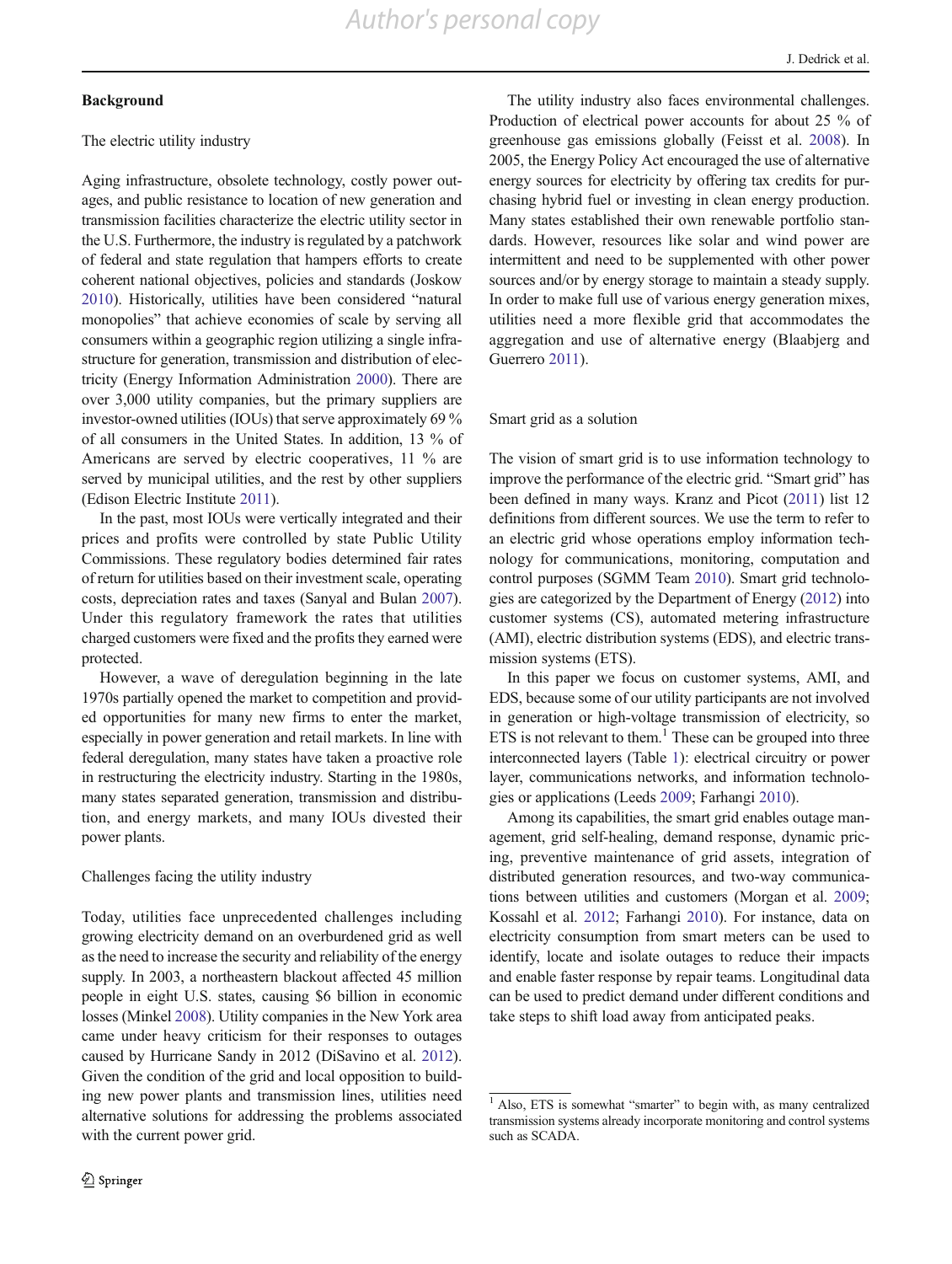#### <span id="page-4-0"></span>Adoption of smart grid technologies by electric utilities

| <b>Table 1</b> Components of the small gild  | <b>EDS</b><br>AMI<br>Customer systems                                                     |                                                                        |                                                                               |  |  |
|----------------------------------------------|-------------------------------------------------------------------------------------------|------------------------------------------------------------------------|-------------------------------------------------------------------------------|--|--|
|                                              |                                                                                           |                                                                        |                                                                               |  |  |
| Information technology/<br>application layer | Price and usage data, analytics,<br>billing, web portal, mobile apps                      | Remote meter reading, connect/<br>disconnect, meter data<br>management | Asset monitoring, outage management,<br>demand forecast and response          |  |  |
| Communications layer                         | Home area network                                                                         | Two-way wired and wireless<br>networks                                 | Backhaul WAN between AMI and utility                                          |  |  |
| Power layer                                  | Smart appliances and thermostats,<br>distributed generation, electric<br>vehicle charging | Smart meter, two-way power flow                                        | Substation and grid automation, (e.g.,<br>sensors, PMUs, integrated Volt/VAR) |  |  |

# Table 1 Components of the smart grid

Leeds [2009](#page-14-0); Farhangi [2010](#page-13-0)

Current state of smart grid adoption in the U.S.

In spite of its potential advantages, smart grid adoption by utilities has been slow. For example, in 2011, just 23 % of U.S. customers had smart meters installed, with penetration rates less than 10 % in many states (Energy Information Administration [2012\)](#page-13-0). The Department of Energy provided \$4.3 billion in smart grid grants as part of the American Recovery and Reinvestment Act (ARRA) of 2009, yet even among utilities receiving grants, many had only adopted one or two of the four categories (CS, AMI, EDS, or ETS) (U.S. Department of Energy [2012](#page-14-0)).

Given the urgent need to modernize the U.S. electrical infrastructure and reduce its environmental impacts, it is important to sort out these issues and understand the factors that are driving or preventing adoption of the smart grid by utilities. To do so requires a comprehensive and theoretically sound conceptual framework, supported by empirical research on the utility industry. We address this need through qualitative research on the U.S. utility industry.

# Factors influencing organizational adoption of innovation

Theories of technology diffusion and assimilation distinguish between individual adoption and organizational adoption (Fichman [2000;](#page-14-0) Jeyaraj et al. [2006](#page-14-0)). Our interest is in smart grid adoption by utility companies, so we draw on theories of organizational adoption. Awidely used conceptual framework for organizational adoption is the technology, organizational, and environmental framework, or TOE (Tornatzky and Fleischer [1990\)](#page-14-0). This framework has been used in the information systems literature, including studies of Electronic Data Interchange (Kuan and Chau [2001\)](#page-14-0), e-business (Zhu et al. [2004\)](#page-14-0), material resource planning systems (Cooper and Zmud [1990\)](#page-13-0), open systems (Chau and Tam [1997](#page-13-0)), and information systems adoption by small businesses (Thong [1999](#page-14-0)).

The posited factors and relationships in the TOE framework come from economics, technology diffusion, organization science, institutional theory and public policy. While specific factors vary from study to study, there are a number of factors supported by theory and a body of empirical evidence (Fichman [1992\)](#page-14-0). In studies of organizational adoption of IT, consistent predictors of adoption include top management support, external pressure, professionalism of the IS unit, and external information sources (Jeyaraj et al. [2006](#page-14-0)).

One of the things that makes smart grid adoption especially interesting is that it is occurring in a highly regulated environment. While other studies treat regulation as one of several environmental factors directly influencing adoption, we also look at how the regulatory environment affects the relationships of other TOE factors to smart grid adoption.

#### Technology factors

Technology characteristics posited to influence organizational adoption include the relative advantage or perceived benefits of an innovation; cost; compatibility with technologies in use; complexity of implementation; uncertainty of technology paths; "trialability" (i.e., feasibility of trials); and observability (Rogers [2003;](#page-14-0) Robey et al. [2008\)](#page-14-0). Diffusion is likely to be more rapid and widespread when the relative advantage over existing technologies is greater, when an innovation is compatible with existing technologies and practices, when complexity is relatively low, and when an innovation can be tried out and observed in use.

#### Organizational factors

Organizational factors influencing innovation have been studied both conceptually and empirically. A wide range of organizational determinants of innovation adoption have been identified and tested, such as firm size, financial resources, technical skills, centralization of management functions, top management support, and the presence of change agents or champions for a particular technology (Damanpour [1991;](#page-13-0) Tornatzky and Fleischer [1990](#page-14-0); Zhu et al. [2004\)](#page-14-0).

Innovation decisions by organizations are not necessarily based on a purely rational process in which costs and benefits are weighed and acted upon. Instead, decisions may be partly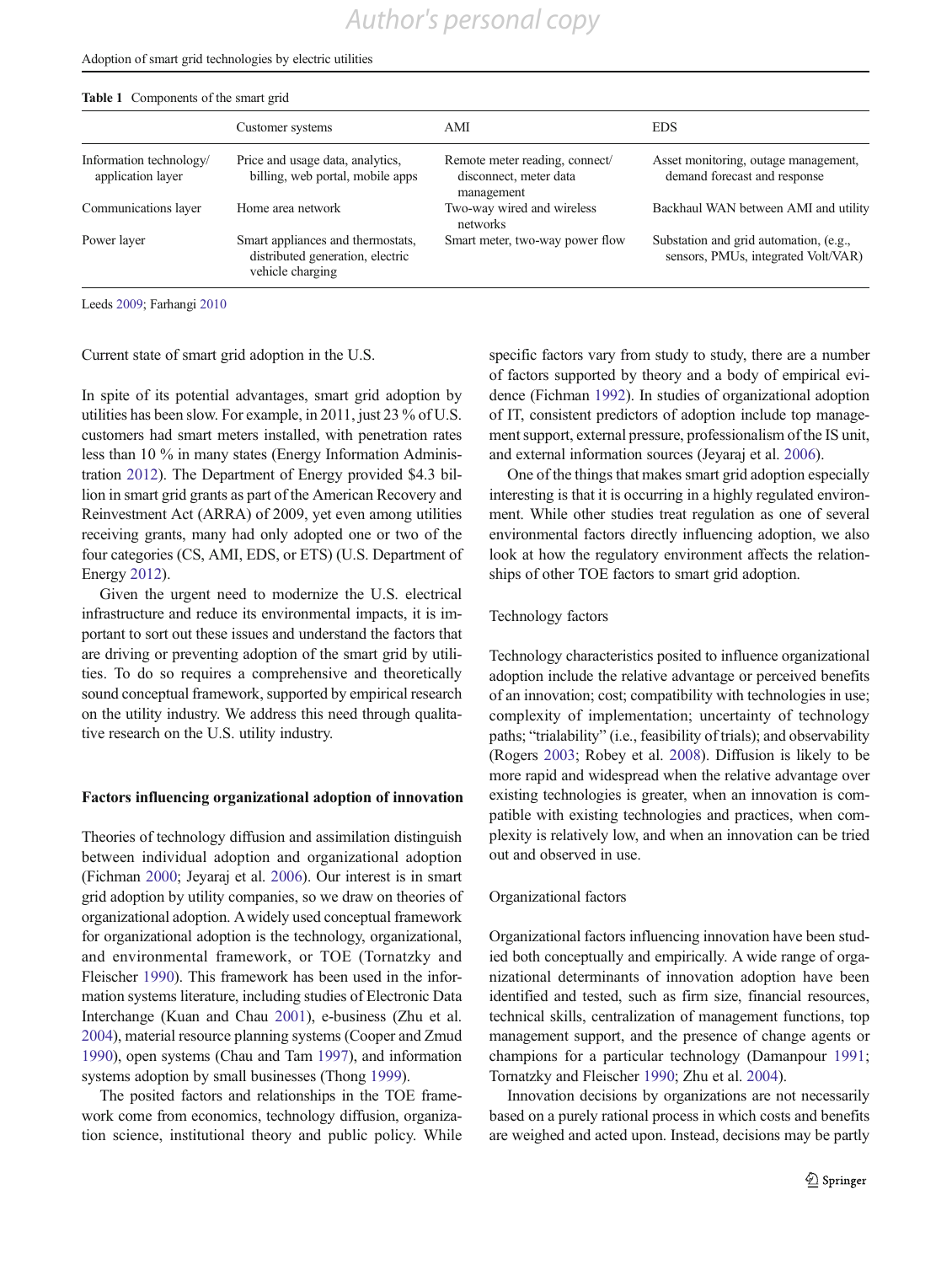path dependent, driven or constrained by the cumulative effects of previous decisions and the organizational structures and culture that have built up over time (Rycroft and Kash [2002\)](#page-14-0). Most utilities are mature organizations, but there are major differences in size, ownership form, and corporate history (e.g., mergers, acquisitions, divestitures) that might lead to different adoption outcomes.

Prior research (e.g. Picot and Kaulmann [1989\)](#page-14-0) found that privately owned firms generally outperformed governmentowned corporations in profitability and productivity, but does not address technology adoption. Rose and Joskow [\(1990\)](#page-14-0) develop a model of new technology adoption by electric utilities, considering size and ownership as factors. They predict that larger utilities will be more likely to adopt than smaller ones, and that investor-owned utilities (IOUs) will be more likely to adopt than cooperatives or government-owned utilities. They test the model using historical data on new power generating technologies and find evidence to support their predictions.

#### Environmental factors

The motivation for organizations to innovate, and their ability to do so, is greatly influenced by the environment in which they operate. Innovation may be motivated or discouraged by competitive pressure, customer relationships, industry structure, regulatory requirements, and pressures from various external stakeholders.

Business organizations need to earn a return on their investments in innovation. Their ability to do so depends on the nature of competition in the market and strength of customer relationships, both of which influence their expected future demand and ability to reap returns from their investments. Helper ([1995\)](#page-14-0) found that firms' adoption of computernumerically-controlled machine tools depended on the adopter's market power and stability of customer relationships as much as on the expected efficiency gains from adoption. On the other hand, firms with a dominant market position and secure customer relationships may focus on protecting their position and lack incentive to innovate.

Organizational innovation can be influenced by a range of stakeholders who have an interest in an innovation outcome and the ability to influence that outcome (Donaldson and Preston [1995\)](#page-13-0). In the case of utilities, these can include owners, customers, suppliers, industry associations, government agencies and activist groups. Depending on the relative power of these stakeholders, one would expect different innovation outcomes.

The TOE framework has been applied in the utility context by Kossahl et al. [\(2012](#page-14-0)), who identified seven factors influencing adoption: perceived benefits, barriers, cost, regulatory support, need for standardization, internal knowledge, and dedicated staff.

Impacts of policy and regulatory environment

One factor influencing innovation adoption by firms in many industries is the policy and regulatory environment (Zhu et al. [2004\)](#page-14-0). In the case of electric utilities, the role of regulation is pervasive. A state public utility commission must approve almost every major decision made by a U.S. investor-owned utility. Utilities also fall under federal regulation through the Federal Energy Regulatory Commission (FERC), which sets policies that are implemented by other federal agencies or by state legislatures and regulators. Local regulation in the form of zoning and operating permits can also affect utilities. As a result, regulators can create many hurdles to adoption through their decisions. On the other hand, when a segment of the market is monopolized, regulators can ease potential bottlenecks to integration that can occur if the monopolist creates barriers to discriminate against competitors (Kranz and Picot [2011](#page-14-0)).

Given the highly regulated nature of the electric utility industry in the U.S., we look at the direct impacts of regulation, but also look at how the regulatory environment can moderate the impacts of other TOE factors. For instance, it is argued that utilities whose revenues and profits are determined primarily by regulatory process lack incentives to invest in innovations that might otherwise improve financial performance. Likewise, the unwillingness of many regulators to allow dynamic pricing reduces the perceived benefits of implementing automated metering that can bill customers according to real-time changes in supply and demand (Kassakian and Schmalensee [2011](#page-14-0)). We look for instances in which the policy and regulatory environment interact with other factors associated with smart grid adoption.

#### Methodology

While there is a large body of research on innovation adoption, the range of factors that influence adoption outcomes varies across studies of different technologies in different organizational and environmental contexts. To understand the factors that are involved in adoption of smart grid technologies by U.S. utilities, we chose an exploratory qualitative approach. Such an approach allows us to study an emerging set of technologies in a natural setting in the early stages of adoption (Yin [1994](#page-14-0); Dubé and Paré [2003](#page-13-0)).

The sampling frame was weighted towards utilities that are more advanced in smart grid adoption, as there would be limited benefit from interviewing many non-adopters. The final sample comprised utilities that were recipients of ARRA funding (U.S. Department of Energy [2012\)](#page-14-0), as well as companies identified as early adopters, plus one utility that has been identified as a "laggard" by an industry publication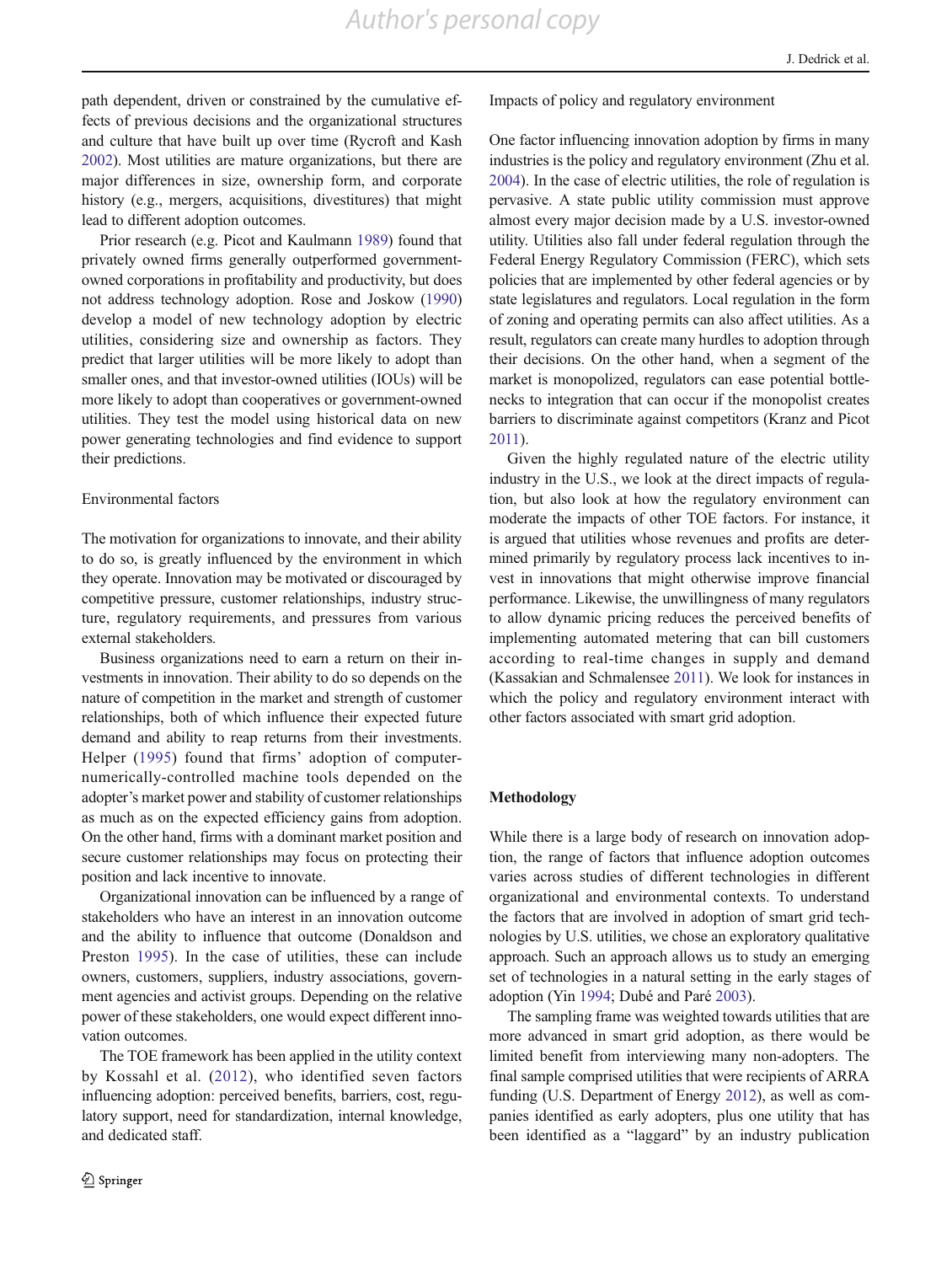(Greentech Media [2012](#page-14-0);). Utilities were contacted via email in two phases. Phase 1: thirteen utilities identified as early adopters from reports in trade journals and studies by industry analysts, plus a utility that had cancelled a pilot project after failing to receive regulatory approval. Phase 2: twenty-seven utilities representative of varied state policy environments and ownership types from the DOE's list of ARRA grant recipients. From these two rounds of contacts, 15 interviews with 20 representatives of 12 utility companies were conducted (for two IOUs, we conducted interviews with two people; for one municipal, five people were involved).

We conducted semi-structured interviews, asking executives and managers about the adoption process, the extent of adoption and assimilation, and the factors driving or discouraging adoption. The interview protocol evolved over time to add new questions or topics suggested by previous interviews.

To address our first research question, we asked participants about the factors that influence their adoption decisions. With an exploratory approach, we could identify factors consistent with the literature but we also remained open to finding factors that do not fit neatly into existing categories, and thus may be specific to this context. To answer the second and third questions — the impacts of regulatory environment — we looked at the direct impacts of regulatory environment and how the other TOE factors were influenced by the regulatory and policy environment.

Interviews were recorded and transcribed prior to data coding. Data analysis was a combination of inductive and deductive thinking using open and axial coding. Transcripts were read multiple times during open coding to compare, conceptualize and categorize the data. At least two researchers coded each interview, and results were compared to ensure inter-coder reliability (Krippendorff [2004](#page-14-0); Popping [2010](#page-14-0)). Reconciliation was done through discussion of coding discrepancies found in the same unit of text.

# Analysis and results

Once open codes were identified, axial coding made connections. Open codes were grouped under a higher order concept of axial hierarchical coding. During axial coding, links between the concepts became clearer. The connections that were made produced 16 axial codes. We list these codes and elaborate below.

Factors identified as influencing adoption

- 1. Integrating new energy sources and uses
	- Upgrading of the grid is needed for widespread integration of intermittent and distributed generation sources,

and electric vehicles. This is a significant factor for some utilities where rooftop solar or EVs are more widespread, including a utility commonly acknowledged as an aggressive early adopter, but is not a critical factor in other locations.

2. Operational benefits

Another factor is the ability to improve performance and reliability of the grid infrastructure, through technologies such as distribution automation, monitoring of key equipment, sensors that report damage to the grid, and outage management systems. These investments are less visible than smart meters, but can have a significant benefit for firms with large distribution infrastructures.

"We introduced a project called Condition Based Maintenance (CBM) where we started to measure the behavior of substation transformers, which cost a few million dollars. Failures are very expensive. We have deployed CBM in an average of 25 substations a year and have avoided numerous large outages and failures."

3. Cost reduction

The most commonly cited financial impacts were cost reduction and cost avoidance. An IOU in our sample emphasized cost reductions from "automated meter reading, bidirectional communications with the meters for remote disconnect and final reads". These tangible cost savings from AMI made it easy for many utilities to justify the business case internally and with regulators. Another factor that was important to some utilities is the ability to reduce peak demand and thus avoid the cost of investing in new generation capacity. This factor was only relevant to vertically integrated firms that generate their own power.

"We were looking at having to build a plant in 2015 or 2016 time frame, and set forth a goal to defer the construction of the next plant by 5 years to get this done by 2020. We have lower prices off-peak and higher prices during on-peak and through this technology (AMI) we can send information to customers and automate it through these thermostats and help customers reduce their peak demand…That is our goal and that is really what drives our efforts there…"

Improved asset utilization through some type of dynamic pricing where retail price points are closely related to wholesale prices has the potential to reduce peak demand and make utilities' distribution network operations more energy efficient and reliable while also cutting the cost of operations. This is a compelling business case, and nearly every respondent was looking beyond automation to integrate these different technologies and business practices. But it remains to be seen when they will make the transition from automation to informatization, where smart meter data are combined with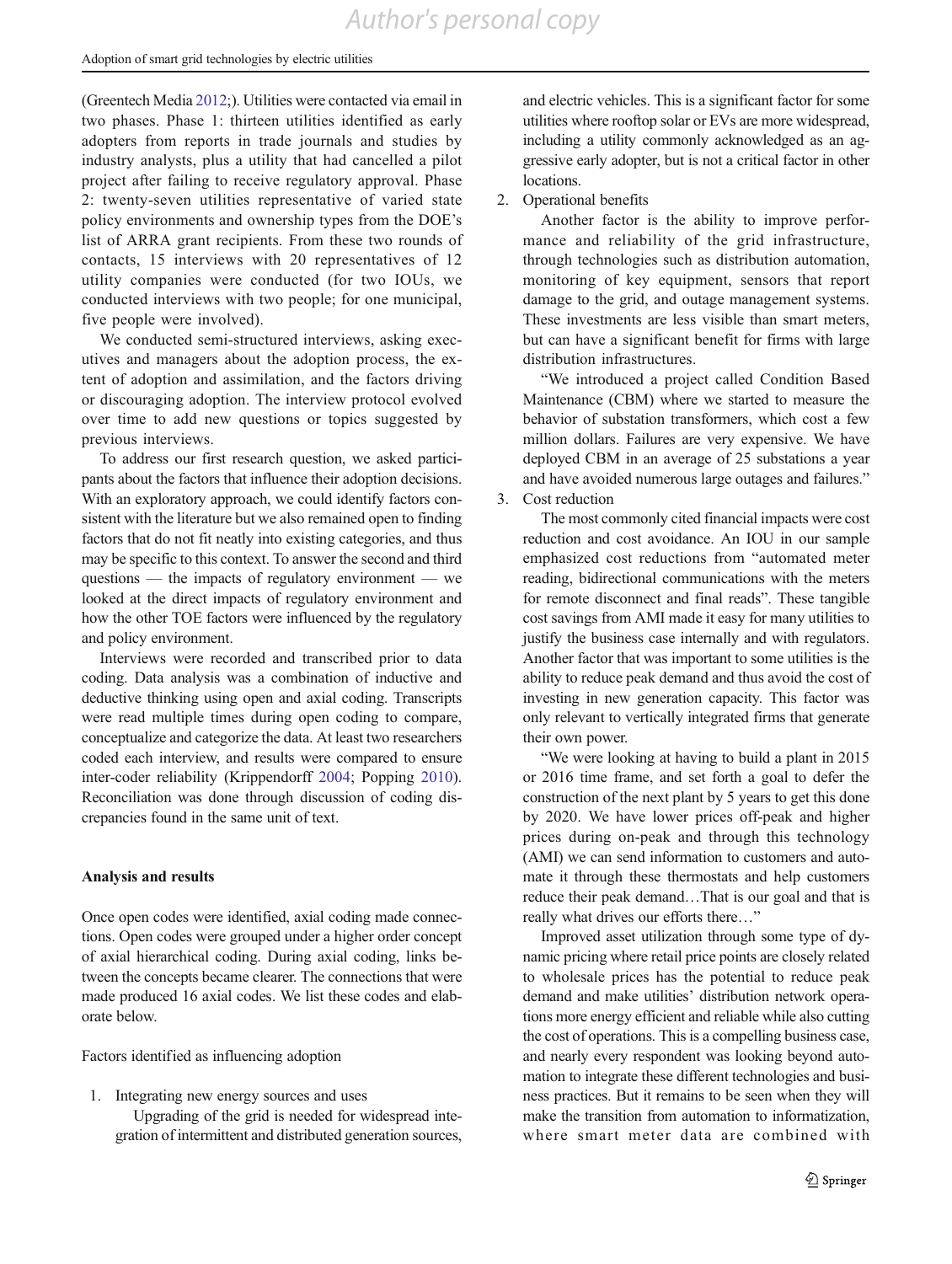communications and real-time energy use and granular price data to further reduce costs.

4. Possible loss of revenue

On the downside, there is concern among some utilities that energy savings associated with smart grid adoption could reduce revenues. Since most utilities' revenues are based at least in part on the volume of power sold, energy efficiency gains could actually have a negative financial impact unless utilities are able to delink revenues from the amount of kilowatt hours sold. In some states, this is already the case, but in others, utilities expressed concern that the effect of increased efficiency will be a loss of revenues.

5. Cost of implementation

Smart grid technologies are costly to deploy. Initiating customer-facing programs like demand response and variable pricing regimes impose additional costs on the utility, and ancillary investments in upgrading data communications capabilities may be required. Assessing investments in smart grids in strict cost/benefit terms is a complex undertaking and not all costs are easily quantified and weighed against potential benefits. As one respondent put it, the decision to adopt smart grid stemmed from an expected "basket of benefits without either fully identifying or quantifying those benefits. So from my own perspective, I would call it belief based investment as opposed to quantifying (sic) based investment". Regarding the difficulty of applying strict cost/ benefit metrics, one utility has had time-of-use pricing as well as peak time pricing, but, as they were implementing demand response, the incentive structure got a little complicated. The respondent observed:

"But with natural gas prices very low, the cost of energy is lower, making demand response less cost effective. DR programs costmoney. If there is no price on carbon or emissions costs, the lower the cost of natural gas, the harder it is to justify demandresponse". 6. Firm size

Contrary to the findings of Rose and Joskow ([1990](#page-14-0)), a few utilities regarded their smaller size as an advantage, enabling them to respond more flexibly and to try out technologies without facing bureaucratic delays.

7. Top management leadership

Leadership by top management was mentioned consistently by utilities that have advanced farthest in smart grid adoption. One manager argued that the kinds of organizational changes required can only be made through top-down mandate.

8. Experience with precursor technologies

Many of the companies interviewed have a history of introducing smart grid-related technologies, although they didn't call them "smart grid" technologies at the time. Such experience put those utility companies in a

better position to respond to the ARRA funding opportunities, and to deploy smart grid technologies.

"One of the reasons that we worked on this grant is that we were shovel-ready for much of the work… We have been doing smart grid-related work for a number of years."

Another utility noted

"We piloted different meter reading and other technologies through the '90s and early 2000s, and we sort of saw the opportunity for putting the costs of the projects in the ARRA funding. That's why we applied and I think that's part of the reason why we are successful".

9. Technical expertise

Respondents identified the need for new areas of expertise. These include network engineering, software development, system integration, large-scale data analysis, information security, and effective customer communications. The rate of adoption is influenced by the resources and capabilities they can draw on to deploy and utilize smart grid technologies effectively.

One utility mentioned that their prior experience helped them to deal with the skill requirements internally:

"We've actually leaned on our existing staff quite a bit in terms of bringing the systems up and managing the systems".

Others relied on outside suppliers initially, but were shifting the work in-house as their own skills developed. 10. Technology champions/change agents

Several participants pointed to the role of an internal champion for smart grid technologies in driving awareness of the potential benefits.

"He [director of engineering and operations] is a more forward-thinking and enlightened individual with respect to smart grid. He has been championing distribution automation for a very long time".

11. Culture of innovation

Although the utility industry often is characterized as lacking in innovation, a few utility companies mentioned that their innovative culture motivated them to pursue smart grid technologies.

"We benchmark against the best utilities…we have a culture that has come from executives that have their roots in the company. We don't like to be number one, but we do implement change readily."

12. Ownership form

We heard from some municipals that they were able to invest in innovations that might not have immediate or tangible benefits, because they did not face pressure from shareholders to show an adequate return on investment.

"We are not driven like IOUs by return on investment. We don't have to go to anyone for a rate increase. We can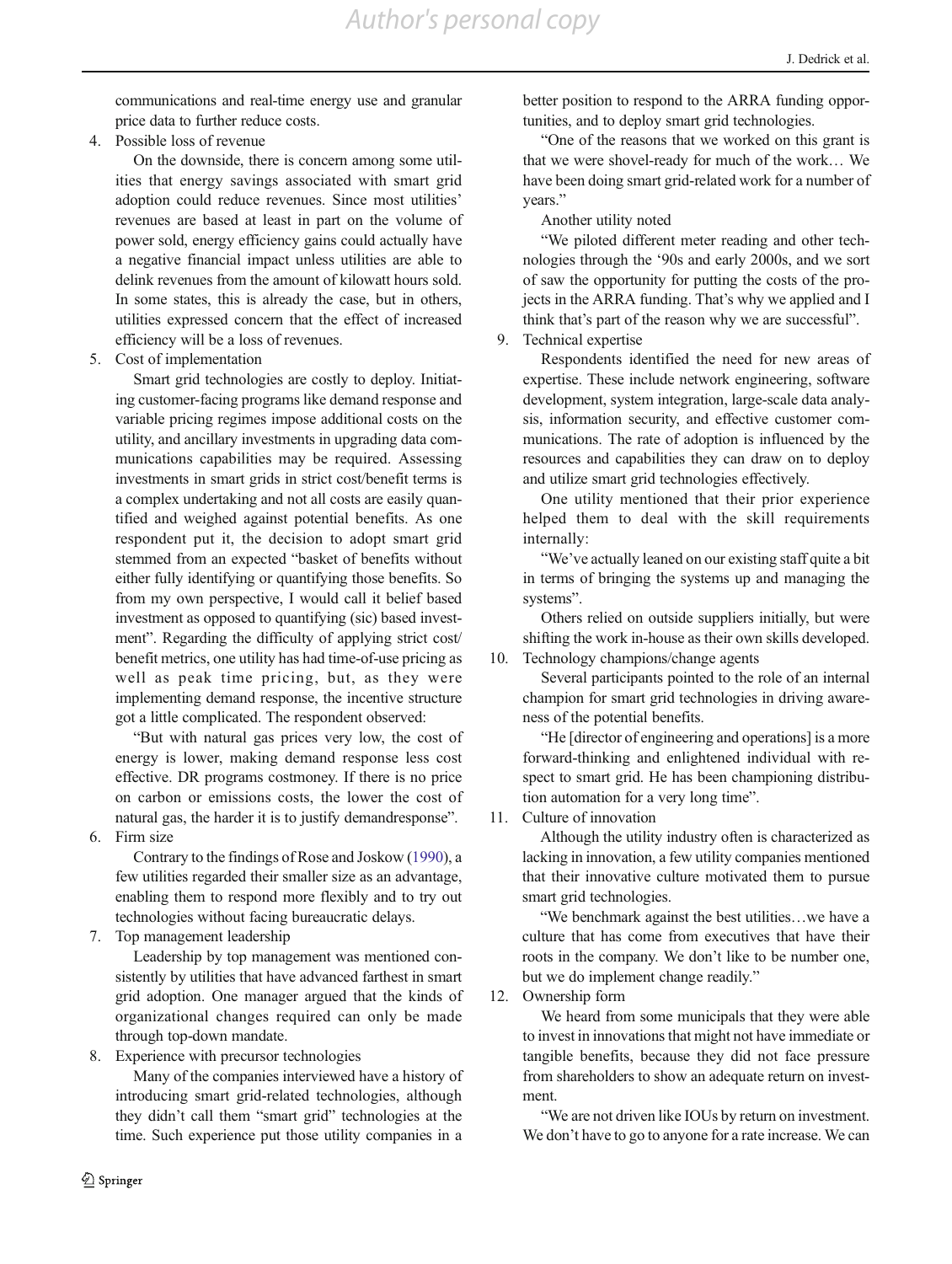spend what wehave in our cash flow estimates without having to get approval from a regulator. Some of the benefits of smart grid areintangible. IOUs have to show tangible benefits to make such investments"

This finding is contrary to the predictions of prior research (Picot and Kaulmann [1989;](#page-14-0) Rose and Joskow [1990\)](#page-14-0), although it only represents the views of a few municipal utilities.

# 13. Competition

We found that utilities that faced competition, particularly in retail sales, were more motivated to adopt innovations to gain a competitive advantage. One firm competing in the retail market stated:

"In Texas, the utility industry was deregulated into 3 different markets about 10 years ago: power generation in the wholesalemarket; the traditional transmission and distribution utilities… and retail electricity providers…"We compete with 40 companiesevery day. We are a market leader. We are very innovative and new things that we roll out to customers include things likepricing plans as well as these technologies and services".

14. Consumer attitudes

Consumer attitudes influence the ability of utilities to implement smart grid. Utilities we interviewed rely on voluntary cooperation from consumers to manage their energy use, so consumer acceptance and engagement are critical to achieving smart grid goals such as reducing peak demand. Consumer concerns center around safety and privacy concerns and fear of higher electric bills. There can be a lack of trust and understanding on the part of consumers as well. The comments of several respondents are reflected in the following statement:

"Most customers have very little understanding of the differences between a retail bill and a wholesale bill, particularly in terms of how costs vary with time, and that concept is surprisingly difficult to get across to the customers in a way that could be understood. The whole industry is struggling with communicating new technologies with customers…Utilities probably don't have a very strong understanding of their customers' behavior drivers. So there is kind of a knowledge understanding gap in my perspective on both sides".

15. Policy and regulatory environment

One of the critical factors for utility companies interviewed is the regulatory environment. Among our interviewees, the regulatory environment ranged from obstacle to driver. On the negative side:

"We requested a rate increase, but the commission only approved one-third of it. This caused us to cancel a pilot project on smart grid."

More positively,

"The commission encouraged us to submit the application for the (ARRA) smart grid funding", and once the funding was obtained, "we got the regulatory approval for moving forward" on the adoption.

Federal and state policies can drive smart grid adoption directly through incentives, such as the ARRA grants, or mandates, such as California's requirement that its large IOUs develop detailed smart grid plans. The Energy Independence and Security Act(EISA) in 2007 provided support for the Department of Energy smart grid activities and reinforced its role in coordinating national grid modernization efforts.

Policies also can have indirect effects, such as through incentives for renewable energy. The federal government has driven investment in renewables through direct subsidies and tax incentives such as the Production Tax Credit for wind energy, while many states have targets for renewable energy use by utilities. For instance, California required all energy service providers to increase purchases of renewable energy to 33% by 2020. State legislation serves as a motivator for one IOU.

"There are aggressive and progressive energy policies in California. In the absence of better ways of doing things, these could substantially increase the cost of service. We are using smart grid technologies to achieve policy goals at a reasonable cost"

However, in one case, aggressive promotion of smart grid was seen as premature, leading to investments in technologies that were not ready for widespread implementation.

"Policies tend to create targets before the technology is ready. The state promotes technologies that are not fully baked. For instance, some technologies that they think might help them to mitigate the vulnerability of the grid such as storage tech or battery systems are too expensive and new technologies are not proven. The technologies that they think they could bring to solve the problem are less than proven at this point. There may be mistakes in rolling out immature technologies".

16. External information sources

One way to develop the knowledge needed to deploy smart grid technologies is through access to external information sources. Outside suppliers already provide many of the necessary technologies, but utility companies need the skill to integrate multiple technologies into an existing electrical infrastructure. One respondent said "we monitor other utilities through membership in EPRI working groups and conferences. We benchmark with over 60 companies in the U.S. and have a network of contacts in the industry". Some of the utilities mentioned collaboration with technology vendors and researchers from universities as helping to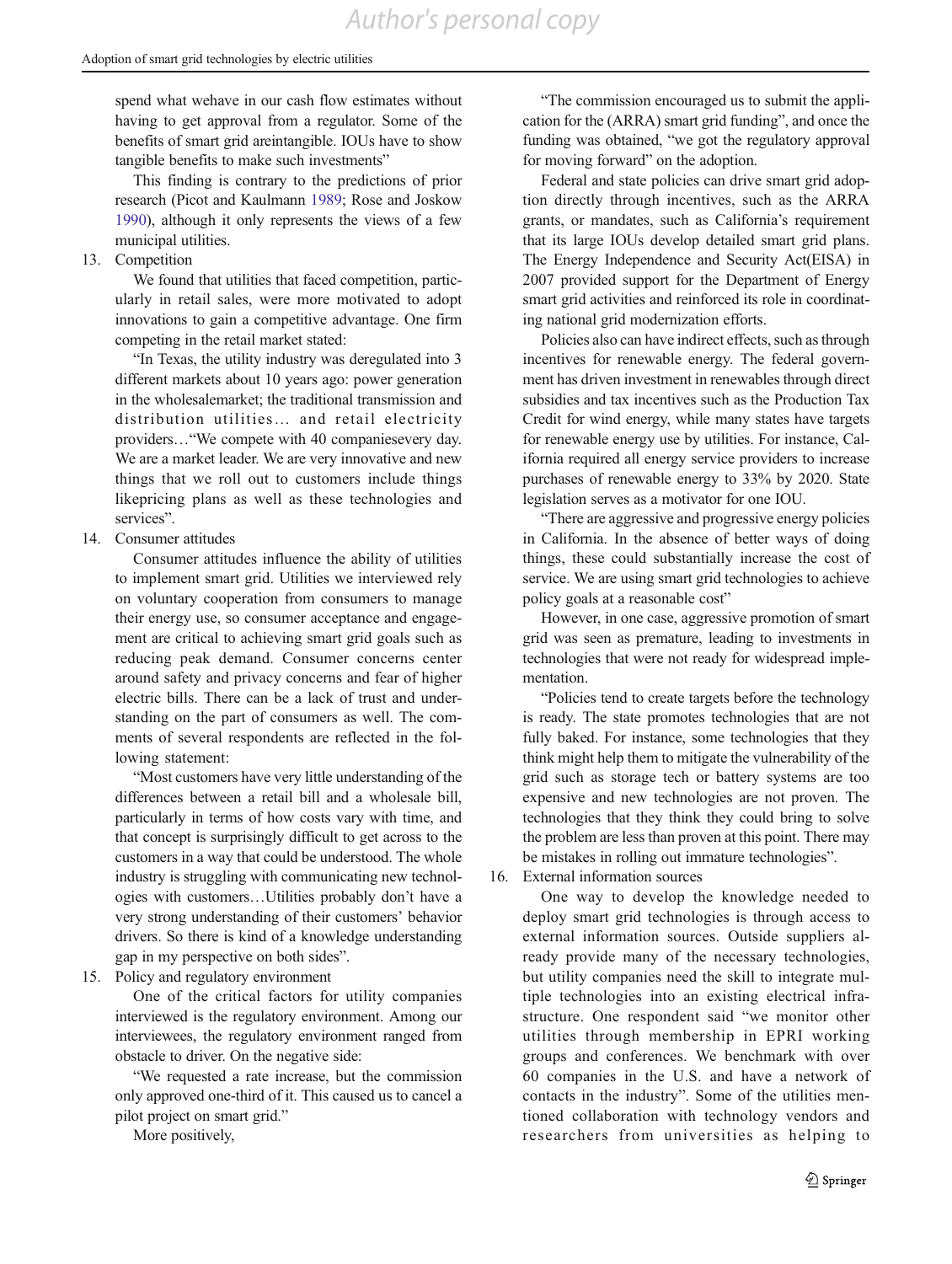overcoming their own knowledge limitations. As one utility company stated,

"We work with IT companies as well as electrical equipment vendors like Cisco and GE. Some of them are transactional — put out request for proposals for specific projects. Some are partnerships to solve problems".

Many utilities also talked about various formal and informal networks which they participate in, with peers, suppliers, professionals and others. These are important in understanding successful practices in everything from technical standards to customer education.

# Categorizing factors in the TOE framework

The factors that were raised in our interviews fit into the TOE framework. Table [2](#page-10-0) shows the 16 factors that we identified in our coding, along with matching concepts from diffusion of innovation and organizational adoption literature. Sometimes our coding directly matches factors in the literature. In other cases, specific codes match with general categories. For instance, the ability to integrate new energy sources and uses is specific to smart grid, but fits in the general category of perceived benefits. In the case of experience with precursor technologies, this fits with the concept of computer experience, but that concept has mostly been applied at the individual adoption level (Jeyaraj et al. [2006](#page-14-0)). Most studies of innovation adoption focus on private sector enterprises, and some on government agencies, but few compare adoption by different ownership forms in the same industry.

Interaction of policy and regulation with other factors

We identified a number of instances in which policy and regulatory environment can influence the impact of other factors, either enhancing or reducing their effects. These are listed in the third column of Table [2](#page-10-0).

# Integrating new energy sources and uses

The need to integrate renewables is driven in part by renewable portfolio standards that require utilities to deliver a certain percent of their power from renewable sources by a specific date, and by requirements that utilities allow customers to produce their own energy and feed it back into the grid. Price is another factor, as most states have "net metering" rules that require utilities to pay their customers the retail rate for energy that the customers generate, making distributed generation more attractive.

# Operational benefits

For the most part, customers reap the operational benefits of smart grid, such as fewer and shorter outages. In some states, regulators penalize utilities for failing to meet reliability targets, but rarely are they rewarded financially for exceeding targets. Without regulatory incentives to improve operations, utilities may not make investments unless they directly reduce their own cost structure.

# Possible loss of revenue

While some state regulators have delinked utility revenues from the volume of kilowatt hours they provide, in most states the relationship is still there. Thus, smart grid investments that improve efficiency and reduce demand may actually reduce utilities' revenues, discouraging adoption.

# Cost of implementation

The regulatory process in many states requires utilities to ask for cost recovery for investments after the investments have been made. Thus, utilities must invest without being sure if they can add the cost of their investments to the rate base of capital for which they can earn a return on investment. Also, the "used and useful" criterion for evaluating investments after the fact discourages investment in newer technologies whose usefulness is uncertain. On the other hand, the smart grid grants offered under the American Recovery and Reinvestment Act in 2009 reduced the cost of implementing new technologies. This encouraged investments that would not otherwise have been made, or in some cases led utilities to accelerate planned investments, according to recipients we interviewed.

# Culture of innovation

The long-term effects of operating as a regulated monopoly have encouraged a conservative approach to innovation by utilities according to some respondents. In states that have deregulated and encouraged competition, we found utilities with a more aggressive attitude toward innovation.

# Ownership form

Investor-owned utilities must go through a lengthy approval process to set prices or make investment decisions. Thus, their decision-making autonomy is constrained.

The situation is different for municipals, which generally do not require approval from regulators to set prices or make investments, giving them greater autonomy to invest in smart grid and use pricing to create incentives for customers to reduce peak demand. However, even among IOUs, some of them have more control over their investment decisions: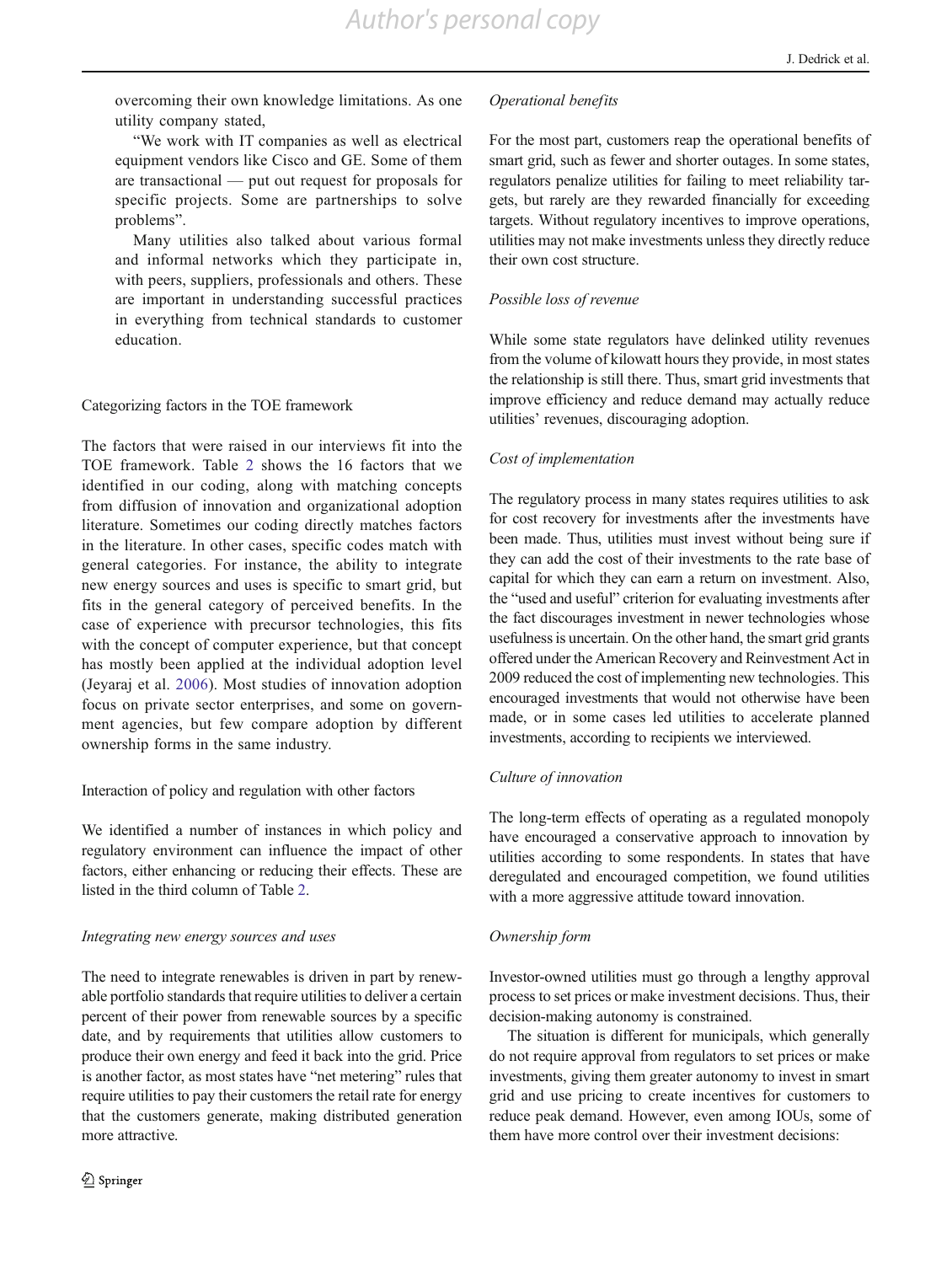# *Author's personal copy*

#### <span id="page-10-0"></span>Adoption of smart grid technologies by electric utilities

|  |  | Table 2 Adoption factors, related theory and interaction with regulatory/policy environment |  |  |  |
|--|--|---------------------------------------------------------------------------------------------|--|--|--|
|--|--|---------------------------------------------------------------------------------------------|--|--|--|

| Factors identified in coding            | Related theoretical factor         | Interaction with regulatory and policy environment                                                                                                                                |  |  |
|-----------------------------------------|------------------------------------|-----------------------------------------------------------------------------------------------------------------------------------------------------------------------------------|--|--|
| Technology                              |                                    |                                                                                                                                                                                   |  |  |
| Integrating new energy sources and uses | Perceived benefits (+)             | Net metering pricing. Renewable portfolio standards.                                                                                                                              |  |  |
| Operational benefits                    | Perceived benefits $(+)$           | Rate setting process, via formal rate cases and ex post approval<br>of cost recovery.                                                                                             |  |  |
| Cost reduction                          | Perceived benefits $(+)$           |                                                                                                                                                                                   |  |  |
| Possible loss of revenues               | $(-)$                              | Cost-plus revenue model based on volume of power sold.                                                                                                                            |  |  |
| Cost of implementation                  | $Cost (-)$                         | Judicial process for determining cost recovery is unpredictable.<br>"Used and useful" criteria for determining whether to allow<br>cost recovery discourages riskier investments. |  |  |
| Organization                            |                                    |                                                                                                                                                                                   |  |  |
| Firm size                               | Size $(+/-)$                       |                                                                                                                                                                                   |  |  |
| Top management leadership               | Top management support $(+)$       |                                                                                                                                                                                   |  |  |
| Experience with precursor technologies  | Computer experience $(+)$          |                                                                                                                                                                                   |  |  |
| Technical expertise                     | Technical expertise $(+)$          |                                                                                                                                                                                   |  |  |
| Technology champions                    | Technology champion $(+)$          |                                                                                                                                                                                   |  |  |
| Culture of innovation                   | Organizational culture $(+)$       | Historical regulated monopoly status may discourage innovation.                                                                                                                   |  |  |
| Ownership form                          | Private ownerhip $(-)$             | IOUs regulated by state PUCs, municipals free from most regulation.                                                                                                               |  |  |
| Environment                             |                                    |                                                                                                                                                                                   |  |  |
| Competition                             | Competitive pressure $(+)$         | Deregulation and divestiture, interconnect requirements for generators<br>and retail suppliers. "Natural monopoly" treatment for transmission<br>and distribution.                |  |  |
| Consumer attitudes                      | Customer relationships $(+/-)$     | Rate case process ensures input from consumer representatives.                                                                                                                    |  |  |
| External information sources            | External information sources $(+)$ |                                                                                                                                                                                   |  |  |
| Regulatory/policy environment           | $(+/-)$                            |                                                                                                                                                                                   |  |  |

"(Our state) is kind of different. In our case, we decided that this is the course of action and we put together a business case and plan and then we went to our regulators and said 'this is what we want to do' and we requested their approval of it".

A difference here is not just the formal regulatory process, but the working relationship of utilities with regulators. In one state, we interviewed a utility that had lost a rate case and had abandoned a pilot project, while another utility claimed to have a good working relationship with the same state utility commission.

#### Competition

The extent of competition in utility markets is directly determined by policy and regulatory decisions. These are driven by the FERC at the federal level, but implementation varies greatly by state, where decisions are made by public utility commissions

#### Consumer attitudes

Another constraint on action comes from the regulatory and legal systems through which consumers, environmentalists or other interests can act to prevent action by utilities. For instance, consumers in northern California and elsewhere have sued to block installation of smart meters, and some utilities are required to offer an opt-out option to deal with the resistance of a small number of customers. Thus, some interviewees admitted that they took a slower approach as they don't want to ruin their customer relationship or face challenges due to the aggressive adoption of smart grid technologies.

"In our state we have really low barriers of entrance to the regulatory process; people can essentially submit complaints and (the PUC) willinitiate the investigation… So it has caused lots of discussions in the regulatory environment from customers".

#### Adoption

The extent of adoption by the utilities in our sample varies quite a bit, even though our sample frame was tilted towards more aggressive adopters. Most of the firms (nine) deployed smart meter/AMI and associated communications networks. These can be seen as a basic infrastructure for demand response, distribution automation, and providing information to consumers about usage, as well as offering immediate cost savings. A second area is distribution automation and outage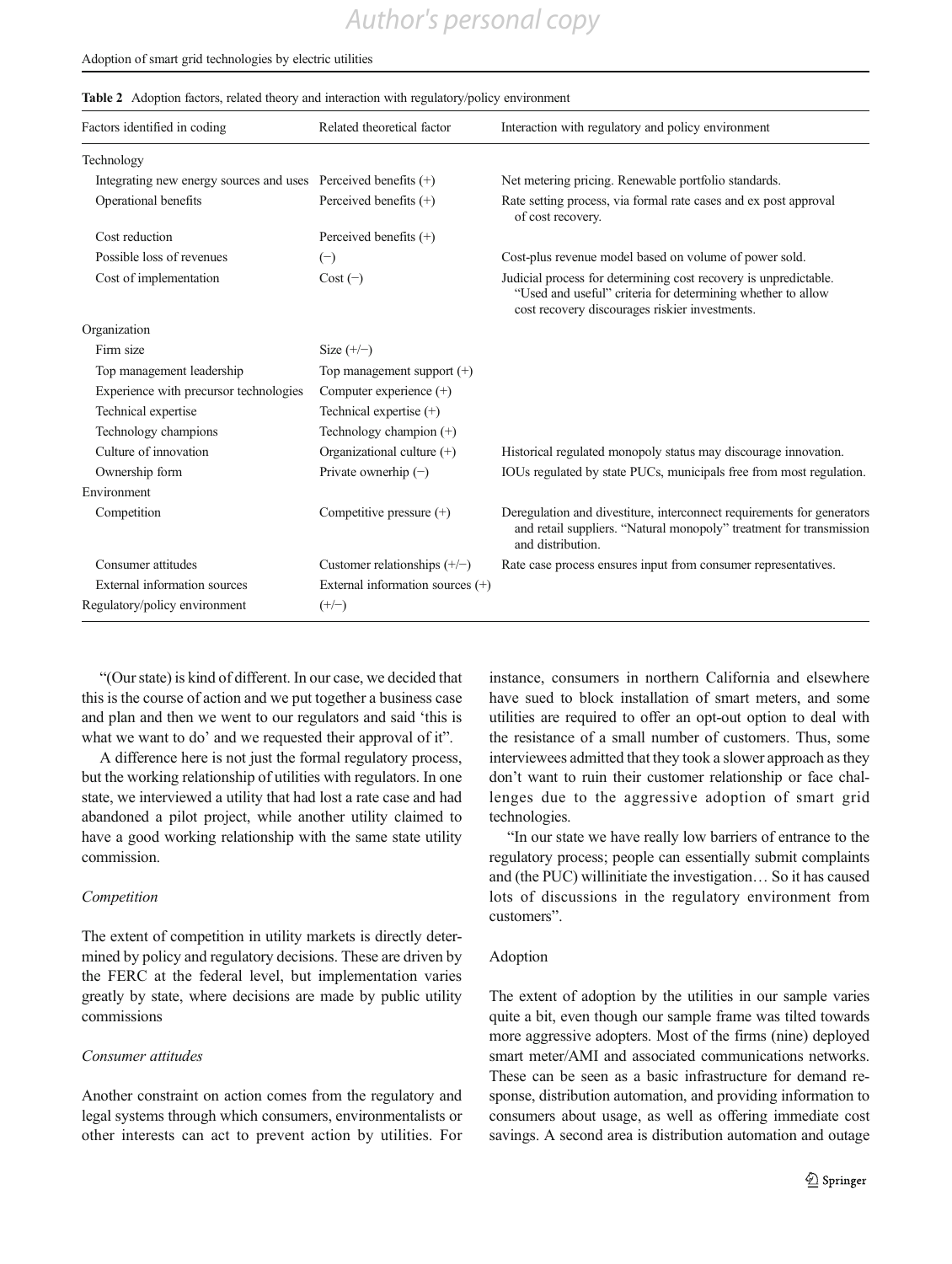management systems, adopted by five utilities. Seven have implemented customer information systems such as web portals.

Most companies are at the earliest stages of adopting information systems to collect and manage the large amounts of data that will come in from smart meters and sensors. As one utility commented, "in smart grid, analytics are following implementation, not being deployed with the new technologies." A few companies provide data to consumers via web portals. Most are only in the planning stages in considering how they can turn this data to their advantage through data analytics. Table 3 shows the scope of adoption of a set of common smart grid technologies by our interviewed companies.

#### Conclusions

We have developed a conceptual framework (Fig. [1](#page-12-0)) for smart grid adoption that extends the familiar TOE model from Tornatzky and Fleischer ([1990](#page-14-0)) by identifying interactions of policy and regulatory factors with other TOE factors.

In this conceptual model, the interactions are dynamic and factors are likely to change over time. While space limitations prevent a full discussion of the implementation process and its impacts, interviewees discussed the need for changes such as breaking down organizational barriers and siloes, and creating cross-functional teams to implement different projects. They

Table 3 Smart grid adoption by participating utilities

| Retail Competition | Utilities        | Project Type |           |                         |
|--------------------|------------------|--------------|-----------|-------------------------|
|                    |                  | AMI          | <b>CS</b> | <b>EDS</b>              |
| N                  | IOU1             | $Y^a$        | N         | Y                       |
| N                  | IOU <sub>2</sub> | $Y^a$        | $Y^a$     | N                       |
| N                  | IOU3             | Y            | Y         | Y                       |
| Y                  | IOU4             | N            | $Y^a$     | N                       |
| N                  | IOU <sub>5</sub> | Y            | Y         | Y                       |
| N                  | IOU <sub>6</sub> | Y            | N         | N                       |
| N                  | IOU7             | Y            | N         | N                       |
| Y                  | IOU8             | N            | N         | N                       |
| N                  | Municipal1       | $Y^a$        | $Y^a$     | $Y^a$                   |
| N                  | Municipal2       | N            | N         | $Y^a$                   |
| Y                  | Municipal3       | $Y^a$        | $Y^a$     | $\mathbf{Y}^{\text{a}}$ |
| Y                  | Municipal4       | Y            | Y         | Y                       |

AMI advanced metering infrastructure, CS customer systems, EDS electric distribution system

Interviews and (U.S. Department of Energy [2012\)](#page-14-0) for ARRA funded projects and definitions

<sup>a</sup> Projects that received ARRA funding

also said that new skills and expertise were required, and spoke of challenges in managing change in organizations unaccustomed to rapid transformational change. In addition, the smart grid enables and requires new ways of interacting with customers and requires changes in the regulatory process.

These findings have implications for utilities and policymakers as they face increasing pressures to address the challenges described above. Utility companies need to develop new technology skills in areas such as systems integration, networking, security, and data analytics. This requires upgrading skills of existing employees and also opening up to external sources such as suppliers, consultants and academics who offer needed knowledge. Top management needs to provide leadership and support for adopting new technologies and strategies, while also shaking up the culture of innovation. In the words of one respondent, organizational siloes need to smashed, which can only be accomplished with top management leadership. Utilities also need to take the time and effort to inform customers about the new technologies and earn their trust, as some of our respondents have done.

Based on our findings regarding the impacts of policy and regulation, we would argue that there is a need for regulators to move beyond the current model of regulating prices, revenues and investments via formal rate cases, which approve investments after they are made. The "used and useful" criteria for approval should be modified to enable investment in new technologies whose usefulness is not proven. Our findings also suggest that capturing the potential value of the smart grid requires shifting to new pricing and revenue models. Those utilities in our sample whose revenues were tied to the volume of power sold were more hesitant to adopt technologies that improved energy efficiency and reduce usage. Those in states where revenues are delinked have been more aggressive. Finally, respondents in states with retail competition were more likely to offer new customer services, suggesting that introducing competition is consistent with increasing adoption and innovative use of new technologies.

The results of this study also may be relevant to other regulated industries or other economies. The interaction of regulatory factors with other adoption factors may well be present in industries such as telecommunications and railroads, or in other countries. While the specific relationships likely depend on context, it would be useful to look for such interaction effects when regulation plays a major role in shaping adoption decisions.

#### Limitations and future research

The analysis in this study is limited to the U.S. market and may not generalize to other national markets. In the U.S. we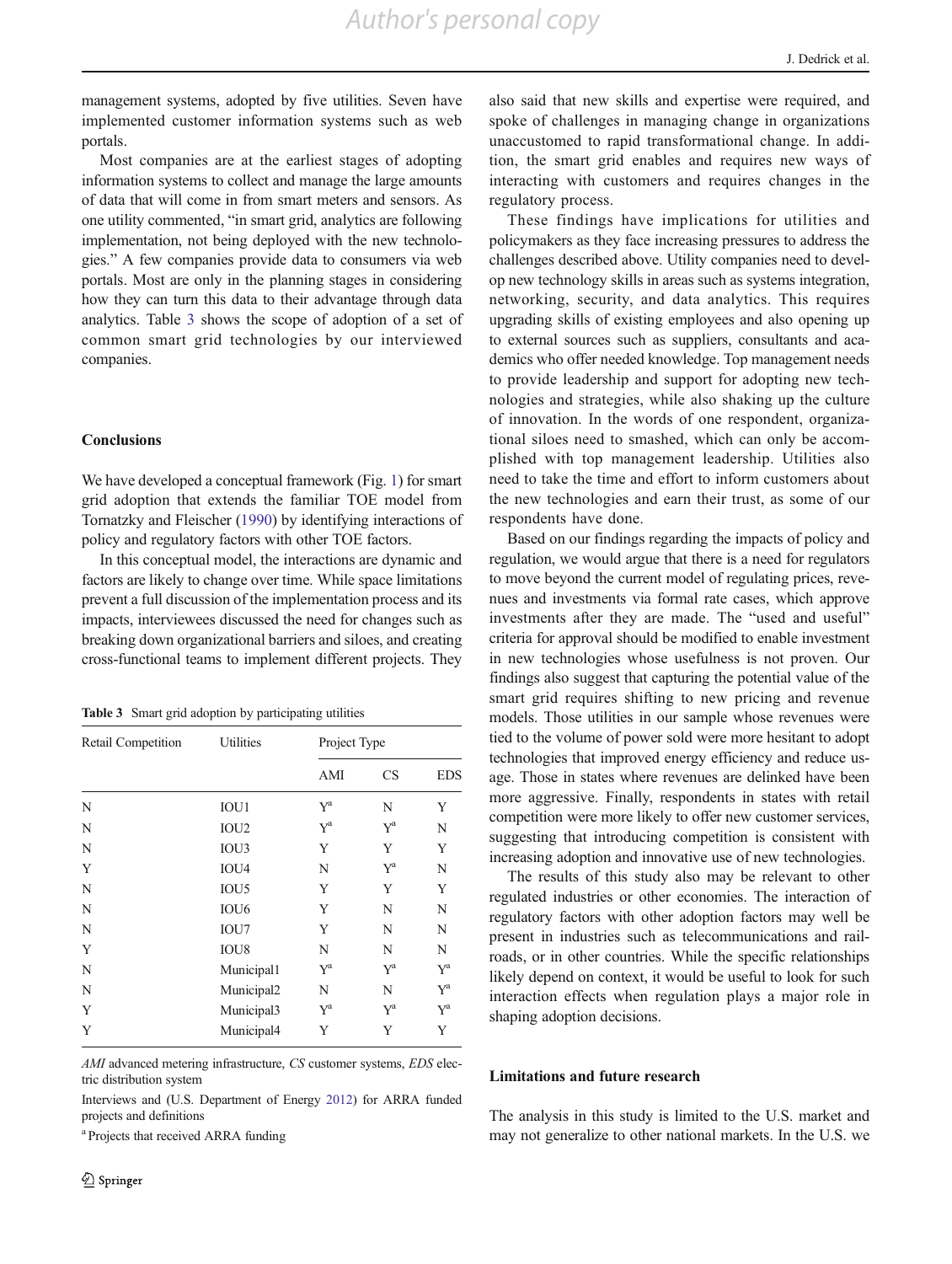<span id="page-12-0"></span>Adoption of smart grid technologies by electric utilities

from results



only interviewed a small number of the 3,000 utilities. The goal was not to test theory or to generalize to the entire industry, but to explore factors influencing smart grid adoption and consider the influence of government policy and regulation on adoption.

Future research could build on our work by testing the proposed relationships quantitatively with a large sample survey. Researchers also could examine adoption factors outside the United States, as some already have begun to do (e.g. Kossahl et al. [2012\)](#page-14-0). The smart grid involves a complex set of technologies being adopted in a variety of market and regulatory environments. Understanding the process and the factors influencing adoption will require extensive research over a long period of time. Future research also could look at the relationship of causal factors with adoption of specific smart grid technologies, rather than looking at smart grid more broadly.

# Appendix 1

#### Interview protocol

The researchers used the following protocol before, during, and after the interview.

# Before the interview

Contact interviewee via email requesting a 30-min phone conference interview. Provide information about the study, informed consent document and a listing of general questions.

Assure the participant that all responses will be kept confidential.

Upon receiving a response of interest, schedule an interview with participant.

Research on public information about interviewee, utility smart grid projects and other essential background information. Circulate to research team.

Design/modify interview questions tailored to the interviewee, choosing from among the questions listed in this protocol.

Reserve a toll free telephone conference line.

Communicate conference number and confirm meeting with participant

Test recording equipment, ensure that it is fully charged and has available memory

# During the interview

# Reiterate highlights about the study

Request permission to record the interview.

Reiterate to the participant that all responses will be anonymous and kept confidential.

Record interview (if permission is given). Take supporting and contextual notes throughout the interview.

# Interview questions

The following are some of the main themes explored in the semi-structured interviews. Probe questions were asked depending on the nature of the responses.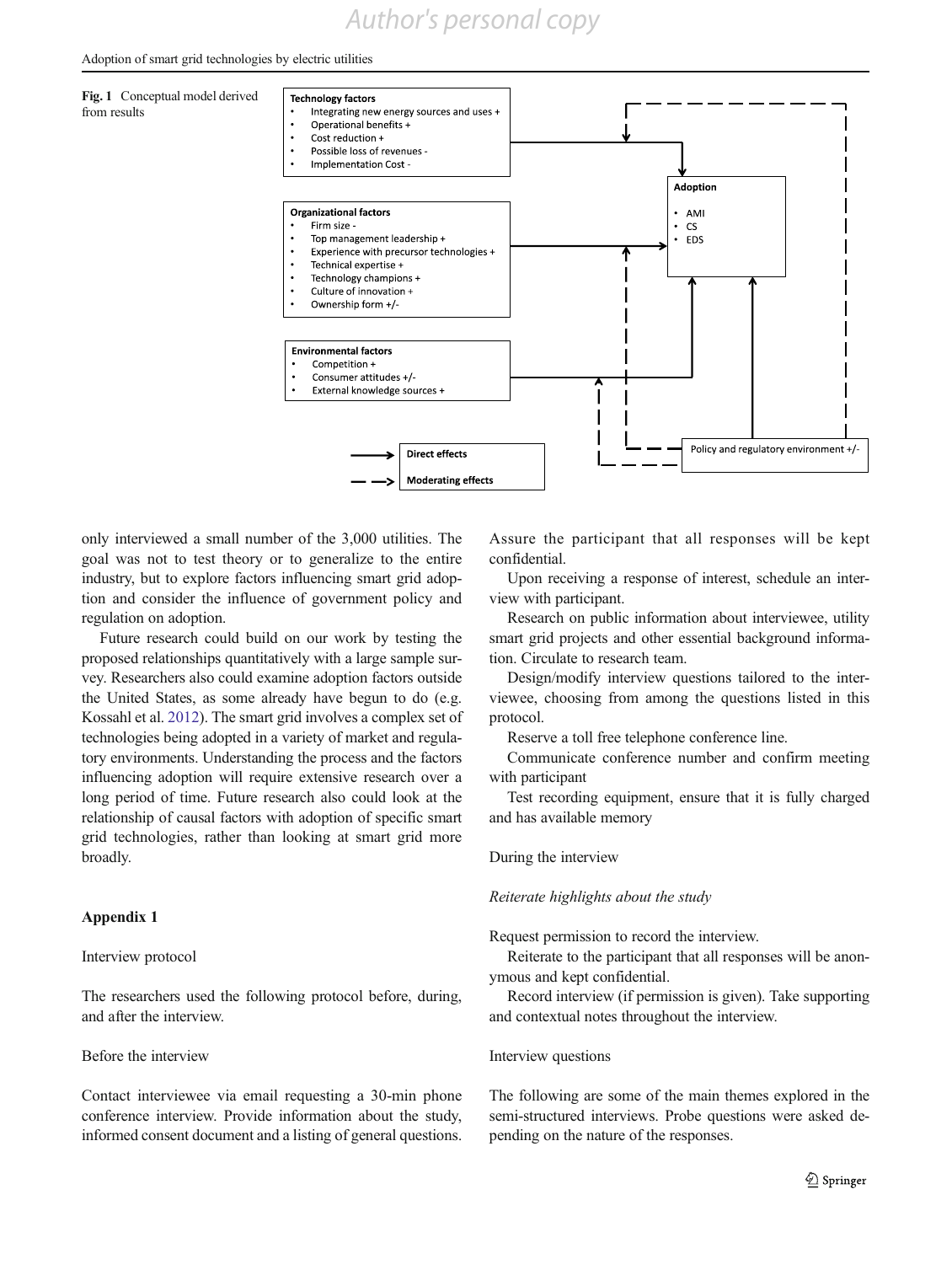# <span id="page-13-0"></span>**Background**

Please describe your role in the utility company with regard to smart grid.

# Smart grid experience of the utility

Please discuss your utility company smart grid strategy

According to documents, your smart grid plans includes (information/data from literature) How much progress has been made in implementation?

#### Factors that influence adoption

What are the motivations or driving factors?

Can you identify specific persons who have driven or championed smart grid within the organization?

Why did your utility choose to pursue the DOE grant?

What is the business case for smart grid? What are the objectives?

#### Challenges by internal and external sources

What are the biggest obstacles to smart grid adoption, either inside or outside the organization?

How are your decisions driven or influenced by government policies or regulations?

# Categories of technologies

What was the rationale for your mix of technologies?

How do you outreach to customers?

What has been the public reaction to smart grid and smart meter introduction?

Do consumers have the option to opt out? If so are many consumers opting out?

Can you tell us a little about your use of dynamic pricing? (if applicable)

#### Data management and required skills

How do you plan to capture, manage and use the large amount of data coming in from the system and devices?

What kinds of skills are needed to implement your plans (especially IT-related skills)? Did you have them within the company, have you hired new people, or have you turned to outside suppliers to provide them?

Does your utility company also look at what others (co-op/ municipal/IOU) are doing in the industry? If so, what are some of the ways that you interact with people from other utilities (industry conference, workshop, personal ties, etc.)?

#### Conclusion

Are there any specific questions you have for us or is there any things you would like us to clarify.

#### After the interview

Save and transcribe recorded interview.

Supplement notes by defining any special terms or explanations used that might be unknown.

Describe any insights that may not have registered through the recording, or any other unusual occurrences during the meeting.

Write letter of thanks to interviewee and ask for confirmation of promised materials or any extra information or follow up interviews.

Assign transcription of interviews for coding.

#### References

- Blaabjerg, F., & Guerrero, J. M. (2011). Smart grid and renewable energy systems. Electrical Machines and Systems (ICEMS), 2011 International Conference on IEEE, Beijing, China.
- Chau, P. Y., & Tam, K. Y. (1997). Factors affecting the adoption of open systems: an exploratory study. MIS Quarterly 21(1),  $1 - 24$
- Cooper, R. B., & Zmud, R. W. (1990). Information technology implementation research: a technological diffusion approach. Management Science, 36(2), 123–139.

Damanpour, F. (1991). Organizational innovation: a meta-analysis of effects of determinants and moderators. Academy of Management Journal, 34(3), 555–590.

- DiSavino, S., Trotta, D., & Podkul, C. (2012). New York's Governor Cuomo blasts utilities for Sandy Outages. Reuters. Retrieved from [http://www.reuters.com/article/2012/11/09/us-storm-sandy-utilities](http://www.reuters.com/article/2012/11/09/us-storm-sandy-utilities-cuomo-idUSBRE8A807J20121109)[cuomo-idUSBRE8A807J20121109.](http://www.reuters.com/article/2012/11/09/us-storm-sandy-utilities-cuomo-idUSBRE8A807J20121109)
- Donaldson, T., & Preston, L. E. (1995). The stakeholder theory of the corporation: concepts, evidence, and implications. Academy of Management Review, 20(1), 65-91.
- Dubé, L., & Paré, G. (2003). Rigor in information systems positivist case research: current practices, trends and recommendations. MIS Quarterly, 27(4), 597–635.
- Edison Electric Institute (2011). Key facts about the electric power industry. Retrieved from [http://www.eei.org/resourcesandmedia/](http://www.eei.org/resourcesandmedia/industrydataanalysis/Pages/default.aspx) [industrydataanalysis/Pages/default.aspx.](http://www.eei.org/resourcesandmedia/industrydataanalysis/Pages/default.aspx) Accessed 2 Feb 2013.
- Energy Information Administration (2000). The Changing Structure of the Electric Power Iindustry 2000: An Update. Retrieved from <http://www.eia.gov/electricity/>.
- Energy Information Administration (2012). Assumptions to the Annual Energy Outlook 2012. Retrieved from [http://www.eia.gov/forecasts/](http://www.eia.gov/forecasts/aeo/assumptions/pdf/0554(2012).pdf) [aeo/assumptions/pdf/0554\(2012\).pdf.](http://www.eia.gov/forecasts/aeo/assumptions/pdf/0554(2012).pdf)
- Farhangi, H. (2010). The path of the smart grid. Power and Energy Magazine, IEEE, 8(1), 18–28.
- Feisst, C., Schlesinger, D., & Frye, W. (2008). Smart grid: the role of electricity infrastructure in reducing greenhouse gas emissions. Cisco Internet Business Solutions Group. Retrieved from [http://](http://www.cisco.com/web/about/ac79/docs/Smart_Grid_FINAL.pdf) [www.cisco.com/web/about/ac79/docs/Smart\\_Grid\\_FINAL.pdf.](http://www.cisco.com/web/about/ac79/docs/Smart_Grid_FINAL.pdf)